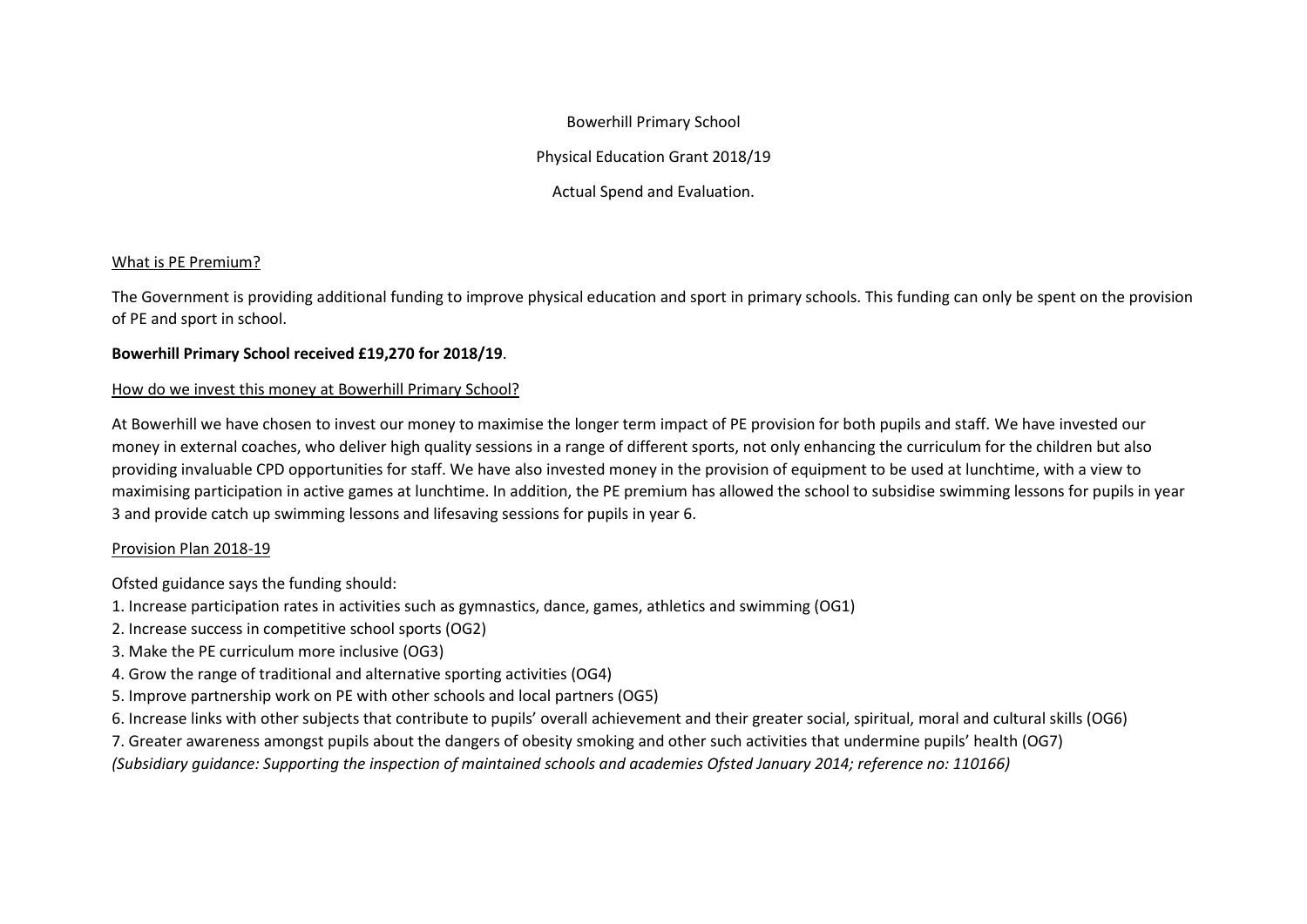PE and Sport Premium Key Outcome Indicators (Evidencing the Impact of Primary PE and Sport Premium, AfPE/YST, 2015)

1. The engagement of all in regular physical activity – kick-starting healthy and active lifestyles (PP1)

2. The profile of PE and sport being raised across the school as a tool for whole school improvement (PP2)

3. Increased confidence, knowledge and skills in all staff in teaching PE and sport (PP3)

4. Broader experience of a range of sports and activities offered to all pupils (PP4)

5. Increased participation in competitive sport (PP5)

| Action - What are you  | How $-$ are you going to    | Performance indicator     | Evidence of impact - What has the                                                                                       | <b>Funding Amount</b> |
|------------------------|-----------------------------|---------------------------|-------------------------------------------------------------------------------------------------------------------------|-----------------------|
| going to do?           | do it?                      | - How are you going to    | impact been and how do you know                                                                                         |                       |
|                        |                             | know if it has had an     | it?                                                                                                                     |                       |
|                        |                             | impact?                   |                                                                                                                         |                       |
|                        |                             |                           | Initiative 1: Increase participation rates in activities such as gymnastics, dance, games, athletics and swimming (OG1, | <b>PP1, PP2, PP3)</b> |
| Subsidise weekly       | Weekly swimming             | Overall aim: All children | Number of children able to swim                                                                                         | Budget: £4000         |
| swimming lessons for   | lesson subsidised by        | to be able to swim 25m    | 25m by end of year 3:37/60                                                                                              |                       |
| year three pupils.     | school for year three       | by the end of year 6.     | (Will be year 6 academic year 21/22)                                                                                    | <b>Actual Spend:</b>  |
|                        | pupils throughout           |                           |                                                                                                                         | £4712.90              |
| Subsidise catch up     | terms $1 - 5$ .             | Majority of children are  | Number of children able to swim                                                                                         |                       |
| sessions for year 6    |                             | able to swim 25m by       | 25m by end of year 6: 30 /57                                                                                            |                       |
| pupils.                | <b>Experienced swimming</b> | the end of year 3.        |                                                                                                                         |                       |
|                        | coach to provide high       |                           |                                                                                                                         |                       |
| Lifesaving lessons for | quality teaching.           | Year six pupils will      |                                                                                                                         |                       |
| pupils in year 6 who   |                             | know basic lifesaving     |                                                                                                                         |                       |
| are able to swim.      |                             | and water safety skills.  |                                                                                                                         |                       |
| CPD opportunities for  | Teachers to complete a      | All teaching staff in     | High quality teaching of sports and                                                                                     | Budget: £2000         |
| staff in a range of    | survey at the start and     | Years 1-6 to be up-       | gymnastics throughout the school.                                                                                       |                       |
| activities TBC.        | end of the programme        | skilled in the teaching   |                                                                                                                         | Actual Spend:         |
|                        | to track their increased    | of sports.                |                                                                                                                         | £128.00               |
|                        | confidence and              |                           | Increase in teacher's confidence for                                                                                    |                       |
|                        | knowledge                   | Teachers to experience    | teaching a range of sports and                                                                                          |                       |
|                        |                             | increased confidence in   | gymnastics.                                                                                                             |                       |
|                        |                             | the teaching of           |                                                                                                                         |                       |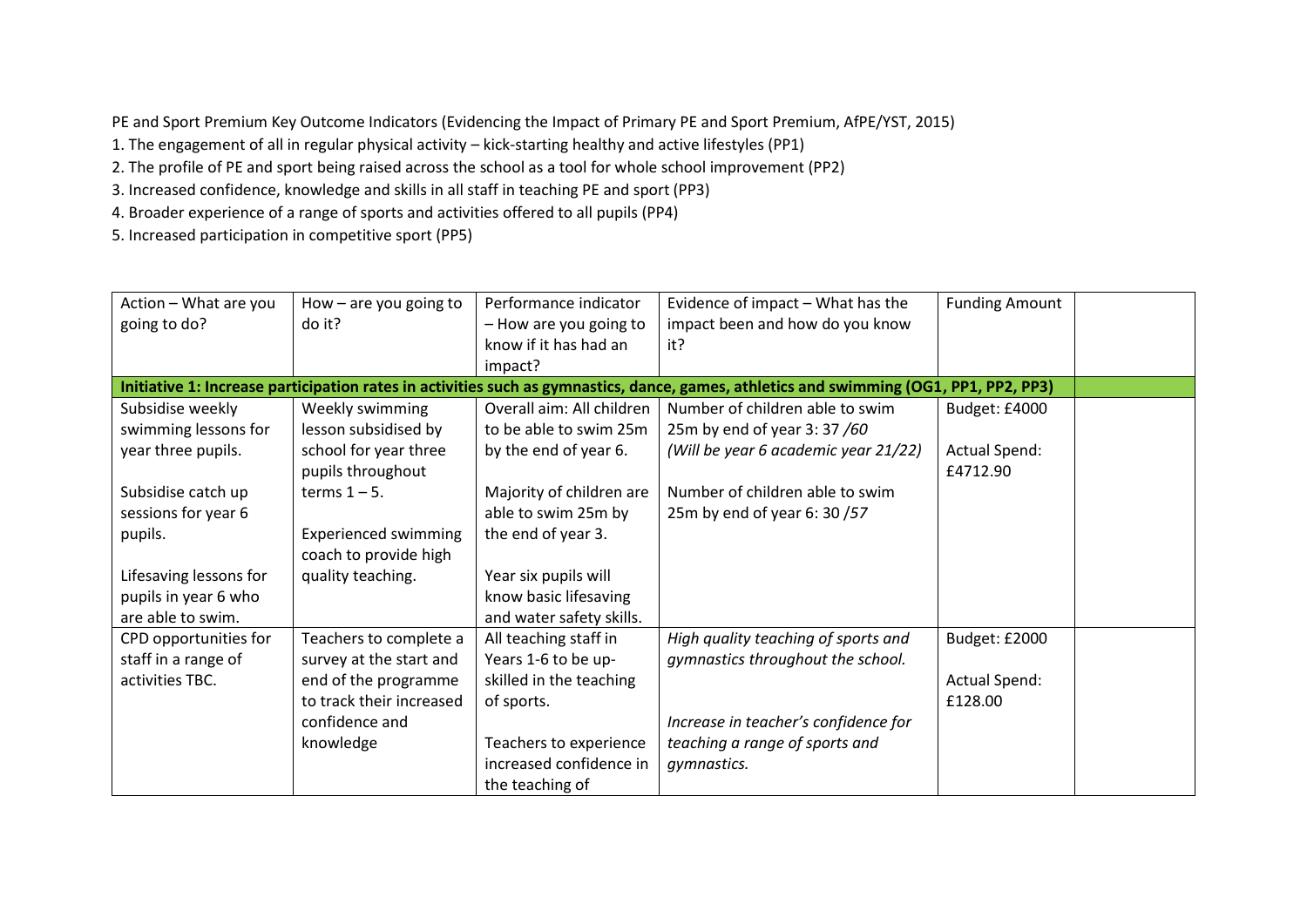|                        | Invite specialist sports | gymnastics, through     | Dance CPD for 2 teachers in order for  |                      |  |
|------------------------|--------------------------|-------------------------|----------------------------------------|----------------------|--|
|                        | coaches into school to   | opportunities to        | them to run an after school dance      |                      |  |
|                        | provide high quality     | observe specialists and | club for children in a different key   |                      |  |
|                        | CPD for teaching staff.  | team teach              | stage with the aim of participating in |                      |  |
|                        |                          |                         | Dance Festival.                        |                      |  |
|                        |                          | Increased variety of    |                                        |                      |  |
|                        |                          |                         |                                        |                      |  |
|                        |                          | sports being taught to  | Chance to Shine cricket coaching in    |                      |  |
|                        |                          | pupils.                 | February.                              |                      |  |
|                        |                          |                         | All teaching staff meeting: Visible    |                      |  |
|                        |                          | Transferable skills     | increase in cricket teaching by        |                      |  |
|                        |                          | being developed across  | members of staff and                   |                      |  |
|                        |                          | a range of sports.      | activities/techniques being adapted    |                      |  |
|                        |                          |                         | for other throwing/catching games.     |                      |  |
|                        |                          |                         | Year 1 Teachers: Received cricket      |                      |  |
|                        |                          |                         | coaching over 6 weeks and applied      |                      |  |
|                        |                          |                         | with year 2 classes.                   |                      |  |
|                        |                          |                         |                                        |                      |  |
|                        |                          |                         | Term 3 Tag Rugby coaching in Year 4,   |                      |  |
|                        |                          |                         | teachers developed new tag rugby       |                      |  |
|                        |                          |                         | activities/games techniques taught     |                      |  |
|                        |                          |                         | by Bath Rugby.                         |                      |  |
| Increase the number of | Contact external         | Engagement in physical  | Number of children taking part in      | Budget: £6000        |  |
| after school and       | providers and subsidise  | exercise both during    | school run clubs:                      |                      |  |
| lunchtime clubs.       | clubs based around a     | and after school will   | Academic year 17/18: 35 children       | <b>Actual Spend:</b> |  |
|                        | healthy lifestyle. Not   | increase.               | December 2018: 70 children in KS2      | £2817.50             |  |
|                        | just sport; dance, yoga, |                         | April 2019: 75 children                |                      |  |
| Promote active and     | foods.                   | Increased variety of    | June 2019: 25 (until end of May)       |                      |  |
| healthy lifestyle.     |                          | sports being taught to  |                                        |                      |  |
|                        | Available to all but     | pupils.                 | Total number of children taking part   |                      |  |
|                        | ensure some targeting    |                         | in after school sports clubs           |                      |  |
|                        | of less active children  | Transferable skills     | throughout academic year: 111          |                      |  |
|                        | during school time to    | being developed across  | (Some children attended more than      |                      |  |
|                        |                          | a range of sports.      | one club throughout the year)          |                      |  |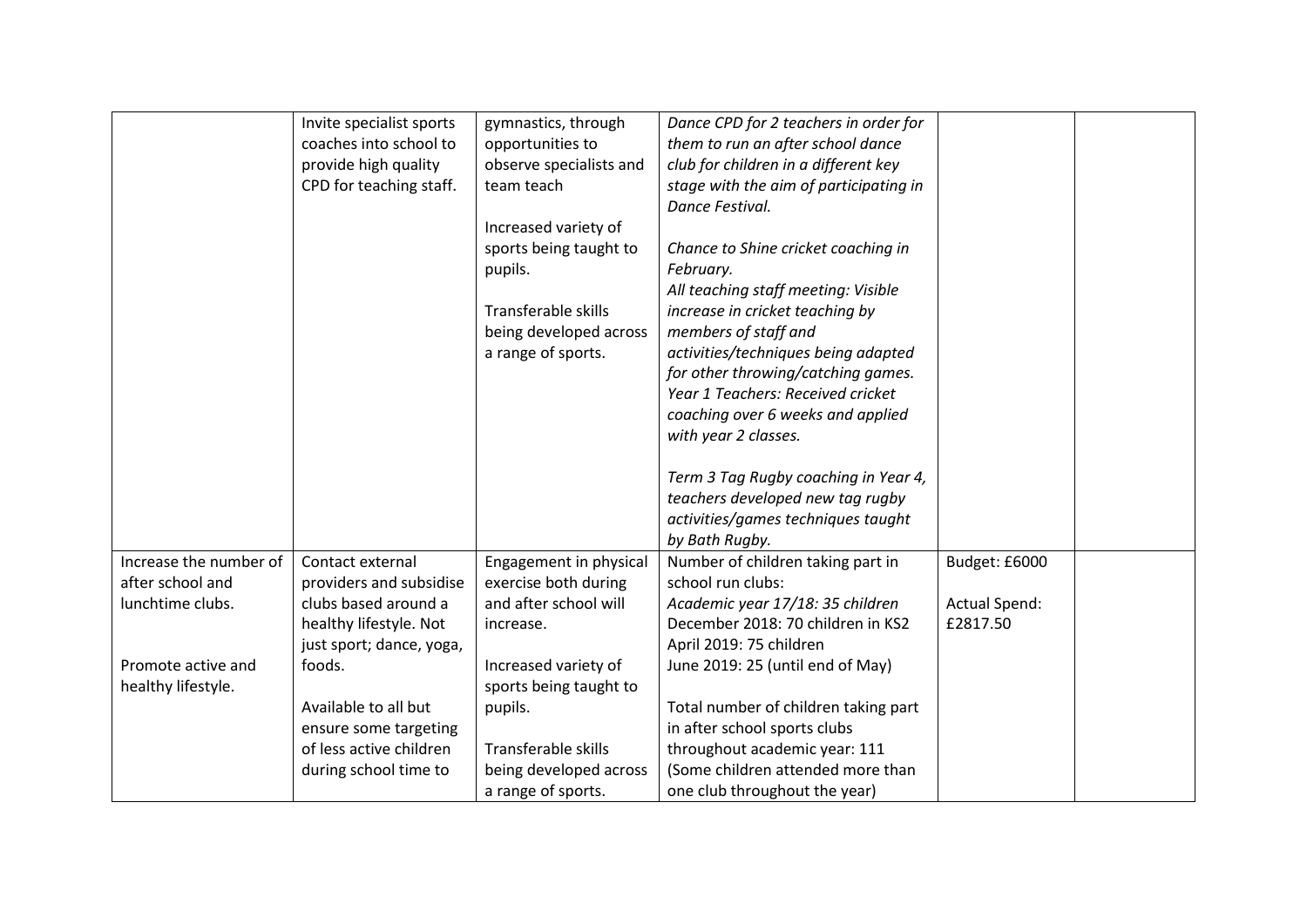|                                                          | attend groups to<br>improve fitness.                                                                                                                           |                                                                                                                                                                                                                   | Children attending lunchtime clubs:<br>173<br>Initiative 2: To increase the % of girls participating in competitive sport / extra-curricular activities. (OG1, OG3, OG4 PP1, PP2,                                                                                                                                                                                                                                                                  |                                                                                                         |  |
|----------------------------------------------------------|----------------------------------------------------------------------------------------------------------------------------------------------------------------|-------------------------------------------------------------------------------------------------------------------------------------------------------------------------------------------------------------------|----------------------------------------------------------------------------------------------------------------------------------------------------------------------------------------------------------------------------------------------------------------------------------------------------------------------------------------------------------------------------------------------------------------------------------------------------|---------------------------------------------------------------------------------------------------------|--|
| <b>PP4,PP5</b> )                                         |                                                                                                                                                                |                                                                                                                                                                                                                   |                                                                                                                                                                                                                                                                                                                                                                                                                                                    |                                                                                                         |  |
| Increase no. of girls<br>attending after school<br>clubs | Term 2: Survey girls on<br>clubs interested in.<br>Term 2: Research girl<br>clubs based on that<br>survey.<br>Ongoing Start a Girl<br>only after school clubs. | The % of girls attending<br>after school clubs will<br>increase (based on<br>September 18 figures)<br>by 25%. (no less than<br>50% of available<br>sporting afterschool<br>club places are taken<br>up by girls.) | Number of girls taking part in school<br>run clubs:<br>July 2018:<br>December 2018: 31 girls in KS2<br>April 2019: 40<br>June 2019: 13<br>Total number of girls taking part in<br>after school sports clubs throughout<br>academic year: 56<br>(Some children attended more than<br>one club throughout the year)<br>Number of girls attending lunchtime<br>clubs: 52<br>Total number of girls in school: 201<br>Total number of girls in KS2: 112 | Budget: £<br>Linked to school<br>clubs allocation.<br>Actual Spend: £<br>See clubs<br>allocation spend. |  |
| Interest in sport                                        | Ongoing: Invite a<br>variety of female role<br>models into school to<br>build up the excitement<br>of competitive sport                                        | • Girls perception of<br>women in sport will<br>improve.<br>• Increased number of<br>girls becoming involved<br>in sport (evidenced in<br>clubs).                                                                 | Increased number of girls<br>participating in school organised<br>after school clubs this academic year.<br>Celebration of girls taking part in<br>sports during success assembly.                                                                                                                                                                                                                                                                 | Budget: £500<br>Actual Spend: £0                                                                        |  |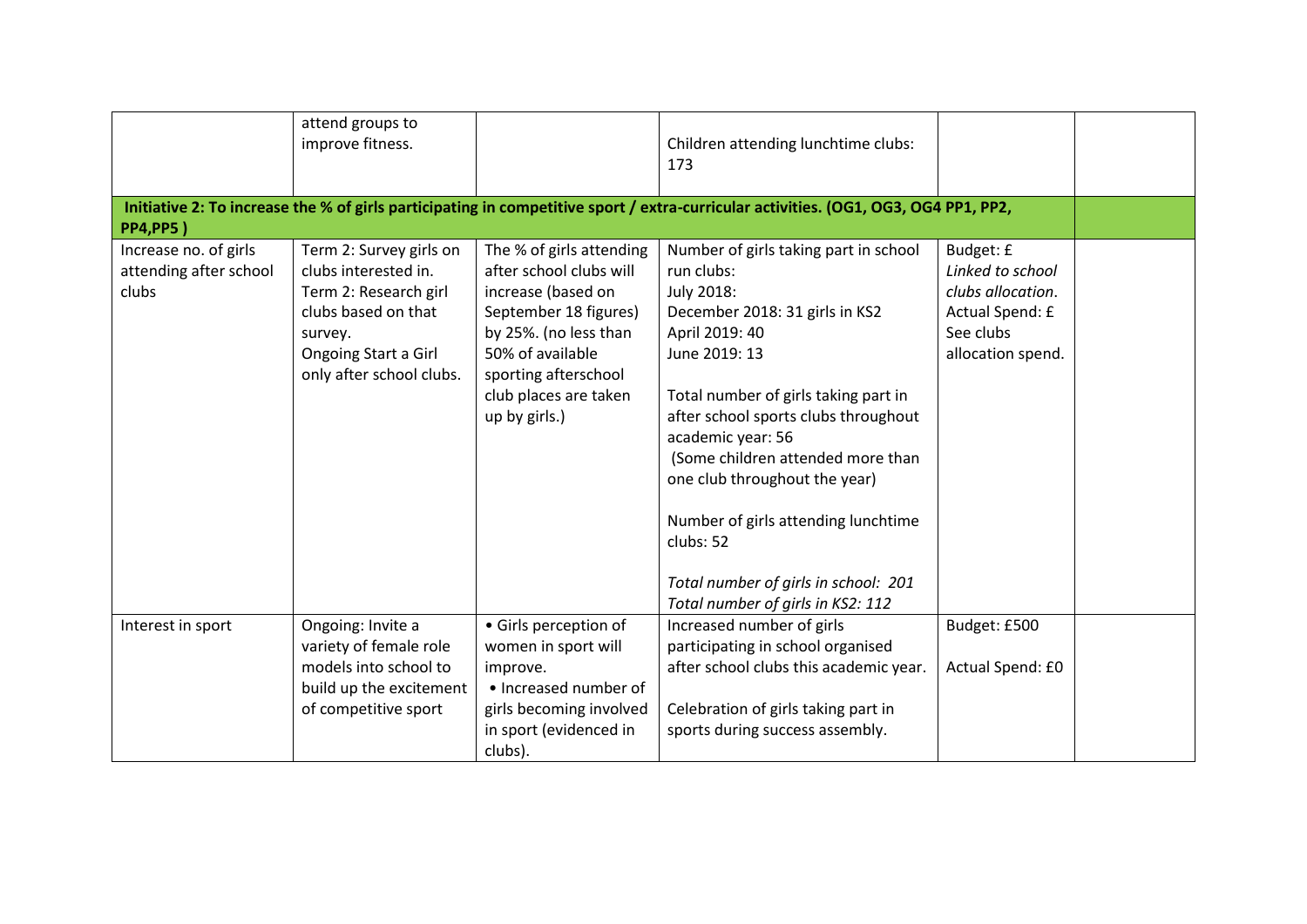| Engagement in PE      | Term 2: Staff training                                          | • Staff's confidence in   | Girls who have been reluctant to       | Budget: £500         |  |
|-----------------------|-----------------------------------------------------------------|---------------------------|----------------------------------------|----------------------|--|
| lessons               | on how to engage girls                                          | being able to engage      | participate in PE lessons have         |                      |  |
|                       | during PE.                                                      | girls in PE will improve. | become more engaged throughout         | Actual Spend: £0     |  |
|                       | Monitor PE lessons -                                            |                           | the year.                              |                      |  |
|                       | with a focus on girl's                                          |                           |                                        |                      |  |
|                       | involvement                                                     |                           | CPD from cricket coaches has           |                      |  |
|                       |                                                                 |                           | developed teacher's skills in fielding |                      |  |
|                       |                                                                 |                           | skills, which has involved increased   |                      |  |
|                       |                                                                 |                           | rotation and ensured the girls take a  |                      |  |
|                       |                                                                 |                           | more active role within the lesson.    |                      |  |
|                       |                                                                 |                           | Feedback from teachers say that        |                      |  |
|                       |                                                                 |                           | outdoor activities are increasingly    |                      |  |
|                       |                                                                 |                           | popular with the girls and they are    |                      |  |
|                       |                                                                 |                           | enjoying it more and taking a more     |                      |  |
|                       |                                                                 |                           | active part.                           |                      |  |
|                       | Initiative 3: Miscellaneous (OG2, OG5, OG6, OG7, PP2, PP4, PP5) |                           |                                        |                      |  |
| Sports Day and        | Range of activities                                             | All children taking part  | Children who are reluctant to take     | Budget: £3000        |  |
| equipment.            | planned allowing                                                | in Sports Day.            | part in sports participating in        |                      |  |
| Whole school          | everyone the                                                    |                           | different activities - evidenced       | <b>Actual Spend:</b> |  |
| participation in      | opportunity to take                                             | Positive attitude         | during sports day and by handing out   | £51.38               |  |
| competitive sports    | part.                                                           | towards sports day        | 'sports star' awards to children.      |                      |  |
| event.                |                                                                 | throughout the school.    |                                        |                      |  |
|                       | Variety of activities                                           |                           | Children who are reluctant to take     |                      |  |
|                       | ensures everyone has                                            |                           | part in traditional sports were        |                      |  |
| Replace worn          | an opportunity to get                                           |                           | engaged and enjoyed taking part in     |                      |  |
| out/broken equipment. | involved not just the                                           |                           | different activities.                  |                      |  |
|                       | children who are                                                |                           |                                        |                      |  |
| Award stickers for    | sporty.                                                         |                           | Year 6 children encouraged and         |                      |  |
| events and positive   |                                                                 |                           | supported all children within their    |                      |  |
| participation.        | Mixed year group                                                |                           | groups, especially when supporting     |                      |  |
|                       | teams, older children                                           |                           | EYFS and KS1 children.                 |                      |  |
|                       | have opportunity to act                                         |                           |                                        |                      |  |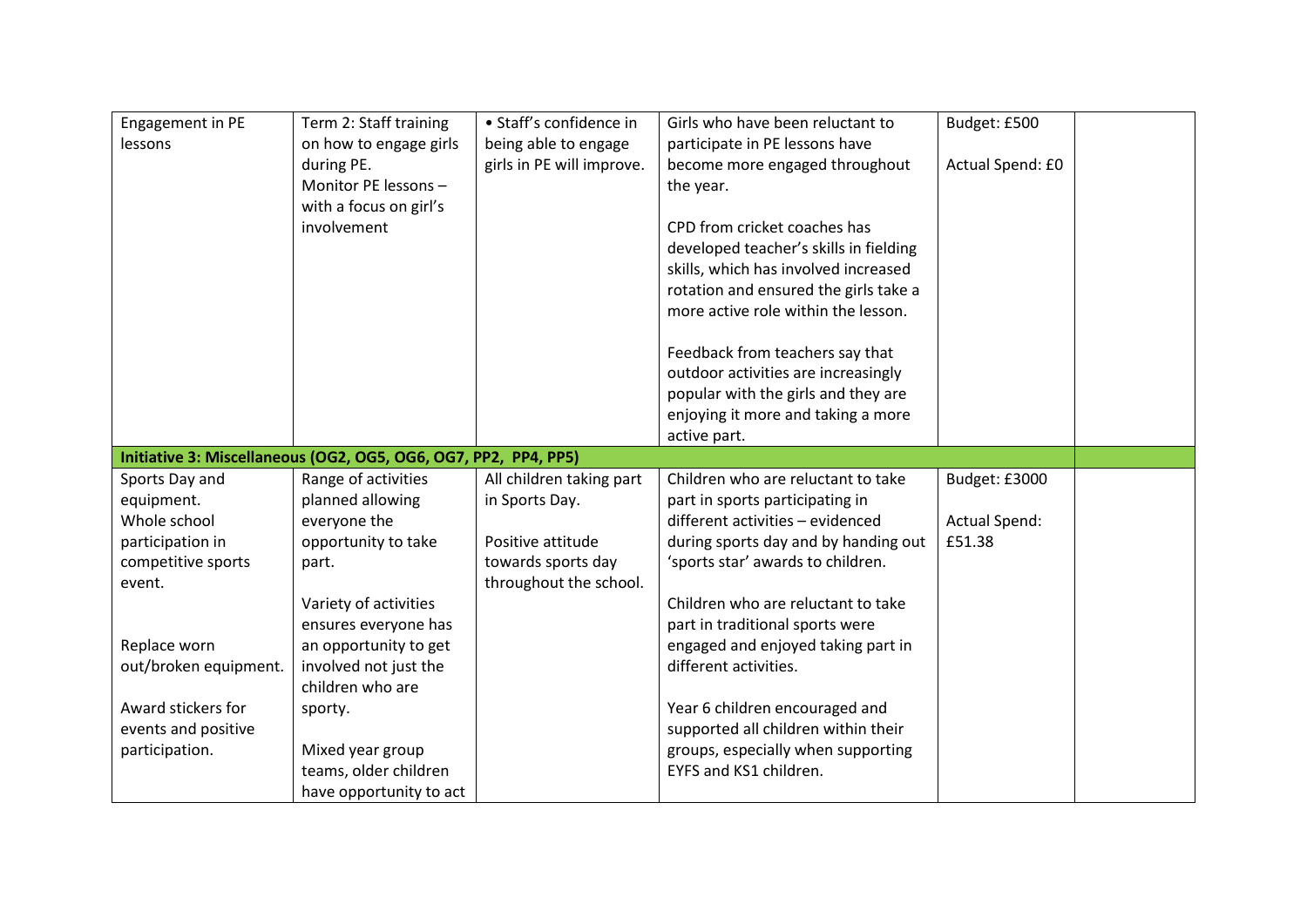|                     | as ambassadors/<br>positive role models. |                      |                                         |                      |  |
|---------------------|------------------------------------------|----------------------|-----------------------------------------|----------------------|--|
| Increase success at | Dance group to visit                     | Increased attendance | October 2018: 14 year 5 and 6           | Budget: £3060        |  |
|                     |                                          |                      |                                         |                      |  |
| competitive school  | and perform at Bath                      | at interschool       | children competed in Melksham           |                      |  |
| sports              | Forum.                                   | competitive events.  | schools cross country event at the      | <b>Actual Spend:</b> |  |
|                     |                                          |                      | Oak Secondary School.                   | £750.00              |  |
|                     | <b>Gymnastics Team to</b>                |                      |                                         |                      |  |
|                     | use Wiltshire School of                  |                      | February 2019: Dance group              |                      |  |
|                     | Gymnastics equipment                     |                      | performed in dance festival: 20         |                      |  |
|                     | to prepare for                           |                      | children 6 boys, 14 girls.              |                      |  |
|                     | competition.                             |                      |                                         |                      |  |
|                     | Membership of West                       |                      | Bowerhill represented in inter-school   |                      |  |
|                     | Wilts sports                             |                      | competitions held at Melksham Oak       |                      |  |
|                     | organisation.                            |                      | throughout the year:                    |                      |  |
|                     |                                          |                      | November 2018: Football (Boys) 7        |                      |  |
|                     |                                          |                      | boys                                    |                      |  |
|                     |                                          |                      | (Girls) 7 girls: Came second in         |                      |  |
|                     |                                          |                      | competition.                            |                      |  |
|                     |                                          |                      |                                         |                      |  |
|                     |                                          |                      |                                         |                      |  |
|                     |                                          |                      | January 2019: Netball: 9 children (7    |                      |  |
|                     |                                          |                      | girls, 2 boys)                          |                      |  |
|                     |                                          |                      | May 2019: Swimming Gala:13              |                      |  |
|                     |                                          |                      | children; 6 year 5; 7 year 6 (7 girls 6 |                      |  |
|                     |                                          |                      | boys) achieved 5 <sup>th</sup> place.   |                      |  |
|                     |                                          |                      |                                         |                      |  |
|                     |                                          |                      | Tag Rugby Festival:11 children (4       |                      |  |
|                     |                                          |                      | girls)                                  |                      |  |
|                     |                                          |                      | Tag Rugby Tournament: 10 children (4    |                      |  |
|                     |                                          |                      | girls)                                  |                      |  |
|                     |                                          |                      |                                         |                      |  |
|                     |                                          |                      | Kwik Cricket: 8 year 5 children (7      |                      |  |
|                     |                                          |                      | boys, 1 girl) reached semi-finals.      |                      |  |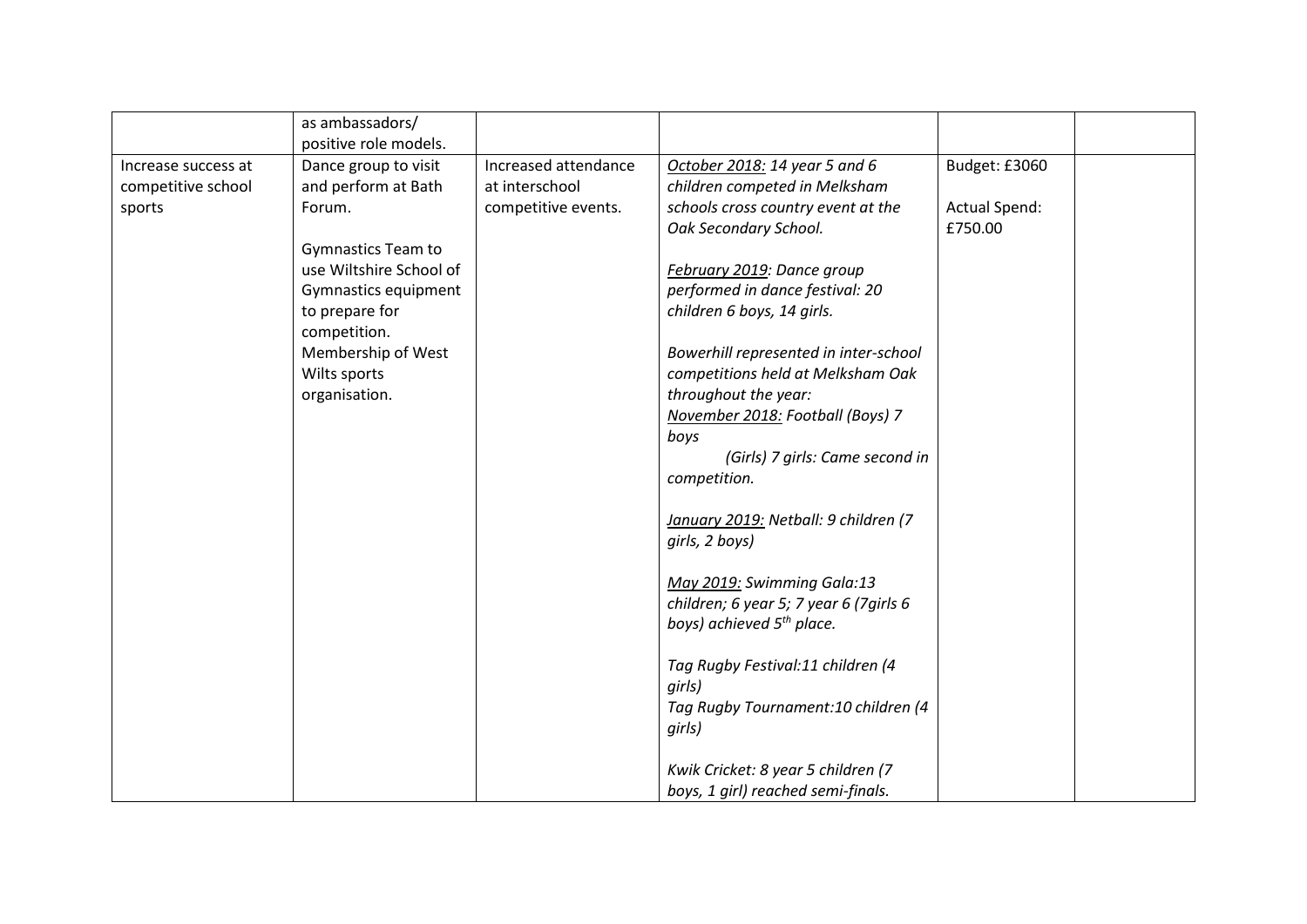| Equipment to support     | Survey teachers/ yearly  | High quality equipment | New equipment ordered to replace     | Budget: £2000      |  |
|--------------------------|--------------------------|------------------------|--------------------------------------|--------------------|--|
| delivery of high quality | planning to check what   | being used during      | damaged and unusable equipment.      |                    |  |
| sessions across a range  | equipment is needed.     | lessons.               |                                      | Actual Spend: £    |  |
| of sports.               |                          |                        | Equipment purchased for MDSAs for    |                    |  |
|                          | Assess current           | Any damaged or         | children to use during lunchtimes.   |                    |  |
|                          | equipment to see what    | unusable equipment     |                                      |                    |  |
|                          | needs replacing.         | fixed or replaced.     |                                      |                    |  |
| PSHE Jigsaw Scheme of    | New scheme of work       | Children more aware of | Feedback from children and teachers  | Was funded with    |  |
| Work.                    | was purchased last       | the importance of      | about jigsaw has been positive. The  | last year's grant. |  |
|                          | academic year to         | maintaining a healthy  | learning that it promotes has been   | No planned         |  |
|                          | support the increased    | lifestyle.             | effective and the learning and       | spend, but         |  |
|                          | awareness of dangers     |                        | understanding of the children has    | funding available  |  |
|                          | of obesity, smoking etc. | Survey a selection of  | been good, with children             | in reserve if      |  |
|                          |                          | children to evaluate   | demonstrating a good understanding   | needed.            |  |
|                          |                          | their understanding at | of healthy lifestyles.               |                    |  |
|                          |                          | start and end of year. |                                      |                    |  |
| Increased collaboration  | Increased links with     | Monitor planning to    | Bath Rugby CPD included 'Rugby       | No planned         |  |
| between curriculum       | other curriculum         | see cross curricular   | maths' where children were           | spend but          |  |
| areas and PE.            | subjects that contribute | links.                 | expected to apply their mathematical | funding available  |  |
|                          | to pupil's achievement.  |                        | knowledge to solve rugby related     | in reserve if      |  |
|                          |                          | Lesson observations.   | problems.                            | needed.            |  |
|                          |                          |                        |                                      |                    |  |
|                          |                          |                        | Chance to Shine Cricket programme    |                    |  |
|                          |                          |                        | includes literacy and mathematics    |                    |  |
|                          |                          |                        | links to games.                      |                    |  |
|                          |                          |                        | New equipment purchased to           |                    |  |
|                          |                          |                        | support mathematics and literacy     |                    |  |
|                          |                          |                        | links within PE lessons for KS1.     |                    |  |
|                          |                          |                        |                                      |                    |  |
|                          |                          |                        | Mathematical language used during    |                    |  |
|                          |                          |                        | PE lessons                           |                    |  |